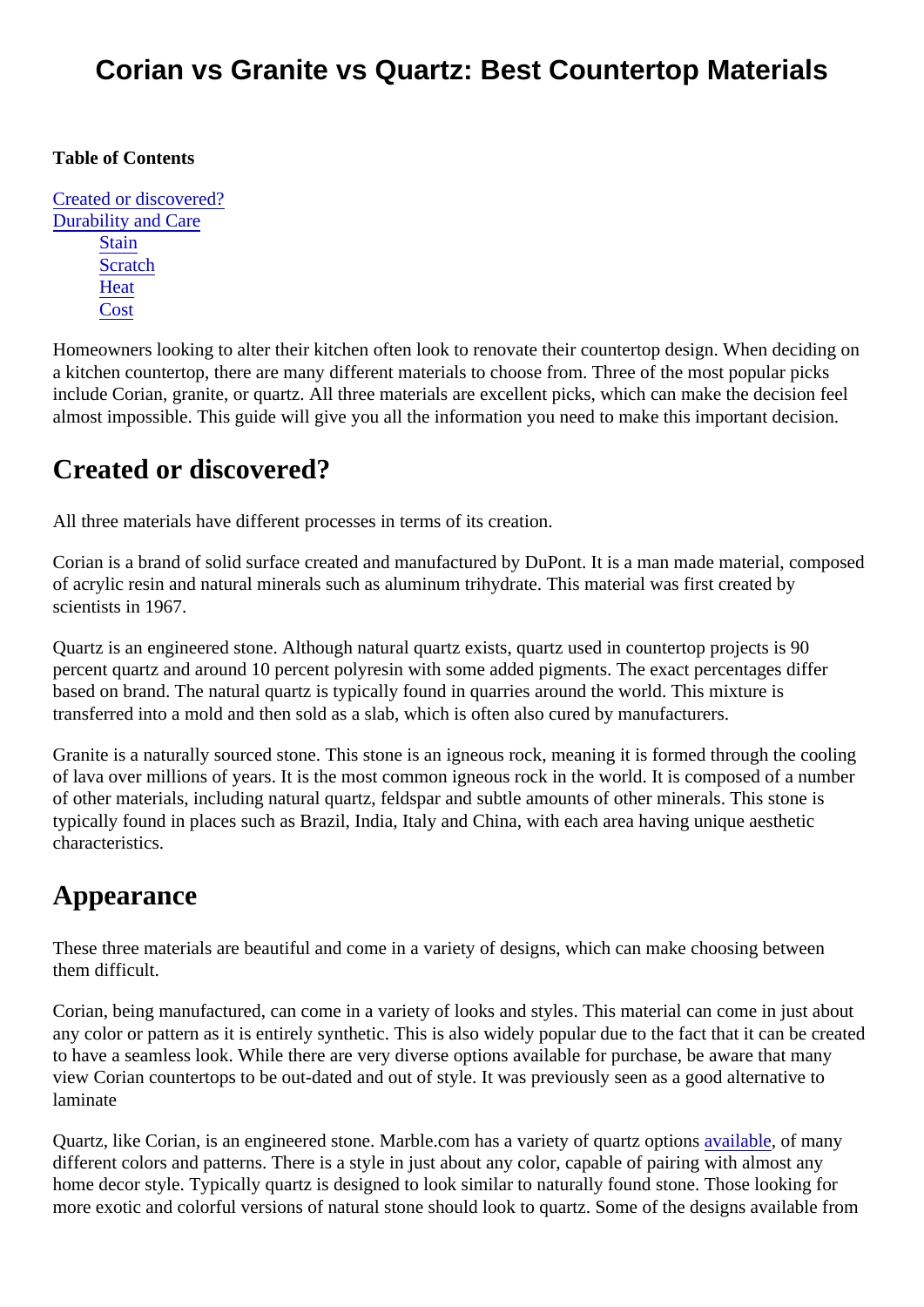<span id="page-1-0"></span>Marble.com include the gorgeous white Vena Calcatta Infinita, the colorful and exotic Profondo Caesarstone, to even a simple and sleek grey in Pure Quantra.

Granite is more limited in appearance, but the styles it has are luxurious. This material is extremely popular due to its timeless appearance. This stone can be finished in multiple textures, including honed and polish Most slabs feature multiple specks of different color and style sediments. There are many different kinds of minerals found in granite, so there is an abundance of granite patterns available for purchase. Check out our selectio[n here](https://marble.com/granite-countertops). There is everything from exotic blue and orange like Van Gogh granite, to a sparkling black like Black Galaxy granite, to even a more subdued white like Brazilian Kashmir granite. There is a design for just about any home decor style.

## Durability and Care

Although all three are considered durable materials, granite and quartz are both two of the most long-lasting materials available for purchase. As long as proper care is taken, these two materials can withstand even hardest days.

Corian requires basic cleaning instructions. The brand recommends warm soapy water, ammonia-based household cleaner, or a dedicated countertop cleaner.

Quartz requires similar care instructions. We recommend utilizing a water and mild dish detergent solution which is then used to clean the surface of the stone. Once the surface is clean, it should be dried off immediately. Avoid more abrasive cleaners as they may cause permanent damage. Sealant, waxes or polishes should not be used on this stone type.

Granite has similar instructions, just requiring soapy water, however, more abrasive cleaners like bleach o ammonia should be avoided as they can damage the surface.

Granite also requires its surface to be resealed every six months to a year. Homeowners can tell if a sealanti must be reapplied by checking to see if water is absorbed by the surface. While this may seem daunting, to sealing process is easy to do, with the basic instructions being incredibly simple to follow and able to be done by a homeowner. Sealing requires the countertop to be cleared off and cleaned with the professional granite cleaner, then the sealant will be applied to the surface. After this step, follow the sealant's instructions as some will require a curing period. This is an incredibly straightforward process and should not deter you from the purchase of granite.

With this proper care, these three materials will remain resistant against the following types of damage:

## **Stain**

All three materials are resistant to staining, however, granite requires a sealant as the natural stone is por Quartz and Corian are both nonporous. While they are resistant, it does not mean they are stain proof. Without proper care, staining can still occur. For all three material types, it is recommended that all liquids be removed and/or dried immediately as even with the highest resistance, damage can still occur.

# **Scratch**

Corian countertops are prone to scratches and can develop abrasion marks from everyday use. The brand specifically recommends not cutting or chopping on the surface of a Corian counter. Both granite and quart are scratch resistant. These two stones are the clear winner in terms of durability against scratches.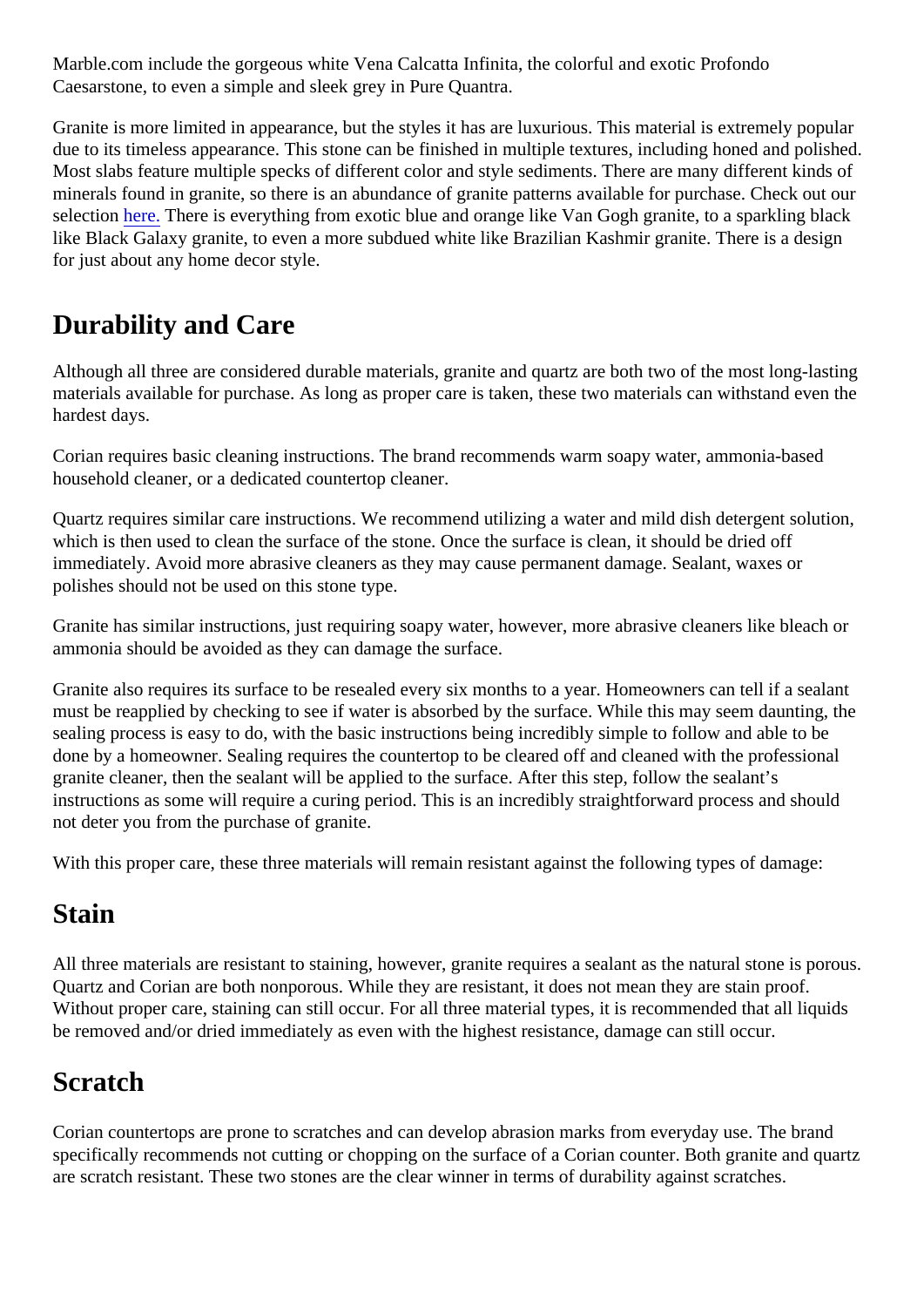# <span id="page-2-0"></span>**Heat**

Unfortunately, neither Corian or quartz are heat resistant. In order to use either as a countertop, precautions must be taken. For example, if setting a hot pan on a Corian or quartz surface, a buffer must be placed in between. If no trivet or hot pad is under a hot pan, burn marks may appear on your counter's surface. Granite, as a natural stone, can handle high temperatures with proper care. Although heat resistant, we still recommend using a buffer like a trivet or hot pad under hot pans just in case, however, you do not need to fear extreme damage.

With three differing levels of resistance, it is up to you to determine what is most important in your everyday life. To recap, Corian is stain resistant, quartz is stain and scratch resistant, while granite is resistant to stain, scratch and heat but requires additional maintenance.

While all three are durable at varying degrees, we recommend not being reckless with your new countertops regardless of how strong they seem. None of these countertops are designed for consistent sitting, standing, kneeling or jumping, and these activities should be avoided as it may cause cracking.

Another thing to consider is sustainability. Quartz contains one of the planet's most prolific materials (natural quartz), Corian is easily repairable and does not require any mining, while granite contains entirely a natural material and thus there must be careful mining and transportation involved in the creation process.

## **Cost**

Corian brand products tend to be priced between \$40 to \$140 per square foot. Quartz is around \$50 to \$120, while granite is \$35 to \$100. All three are similar in cost and will carry a higher price tag based on the appearance of the material. It is important to note that both granite and quartz are often seen as investments as their appearance can increase the sale price of a home.

As you can see, the three materials are extremely similar in terms of appearance and general durability but there are a few important differences. We've outlined the differences in the chart below.

| Material | Natural or Manmade? | Durability                            | Care Instructions                    | Average per  |
|----------|---------------------|---------------------------------------|--------------------------------------|--------------|
| Corian   | Manmade             | Stain resistant                       | Basic cleaning                       | $$40 - $140$ |
| Quartz   | Manmade             | Stain and scratch resistant           | Basic cleaning                       | $$50 - $120$ |
| Granite  | Natural             | Stain, scratch, and heat<br>resistant | Sealant reapplication<br>recommended | $$35 - $100$ |

*What are your lifestyle needs and how much time do you intend using your countertops?* In some homes, the countertops are rarely touched, while in others they are the catch all for multiple activities, including cooking, eating, working and storage. Consider your habits in your current kitchen. If you use your countertops extremely often and expect a lot of possibility for wear and tear damage, we recommend choosing a material with higher resistance like quartz or granite. To decide which material is best for you, we recommend asking yourself a few questions.

*Do you often prepare elaborate meals?* If so, you probably don't want the hassle of worrying about heat damage. As we said previously, both Corian and quartz are not heat resistant and will require further protection from hot pots and pans. Granite is the best choice for a cooking hobbyist as it can withstand high temperatures. While a cutting board is recommended on all surfaces, Corian material is specifically not scratch resistant and is therefore more likely to be damaged by the cutting and chopping process.